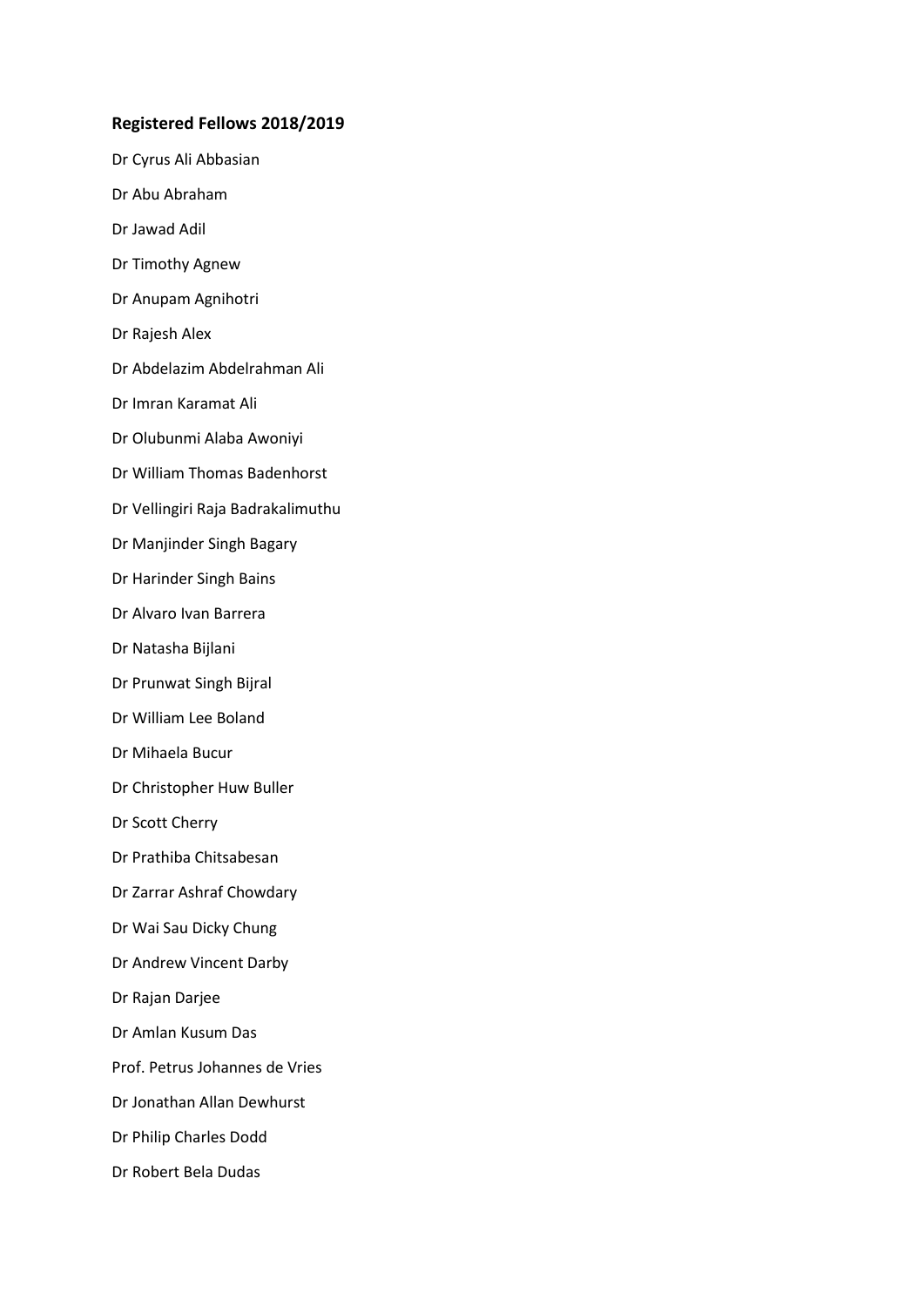Dr Yassin Yousif El Gaddal

- Dr Rachel Elvins
- Dr Bennett Kim Heng Eng
- Dr Ceri Lee Evans
- Dr Mogbeyiteren Eyeoyibo
- Dr Elizabeth Claire Fistein
- Dr John Nathan Follansbee
- Prof. Arcadio Rafael Garcia
- Dr Manoj Kavalil George
- Dr Helen Goode
- Dr Asha Gowda
- Dr Muhammad Gul
- Dr Sanjiv Kumar Gulati
- Dr Avirup Gupta
- Dr Osama Said Mohammed Abu Hammer
- Dr John Roger Hopkins
- Prof. Louise Michele Howard
- Dr Sayed Aqeel Hussain
- Dr Shermin Imran
- Dr Farid Jabbar
- Dr Elizabeth Jane Jackson
- Dr Karl Louis Rewi Jansen
- Dr Simon James Hamilton Kelly
- Dr Al Aditya Khan
- Dr Faeza Khan
- Dr Faria Naveed Khan
- Dr Udayan Khastgir
- Dr Mukesh Atmaram Kripalani
- Dr Sudheer Tumkur Lankappa
- Dr Zahid Latif
- Dr Tennyson Che Min Lee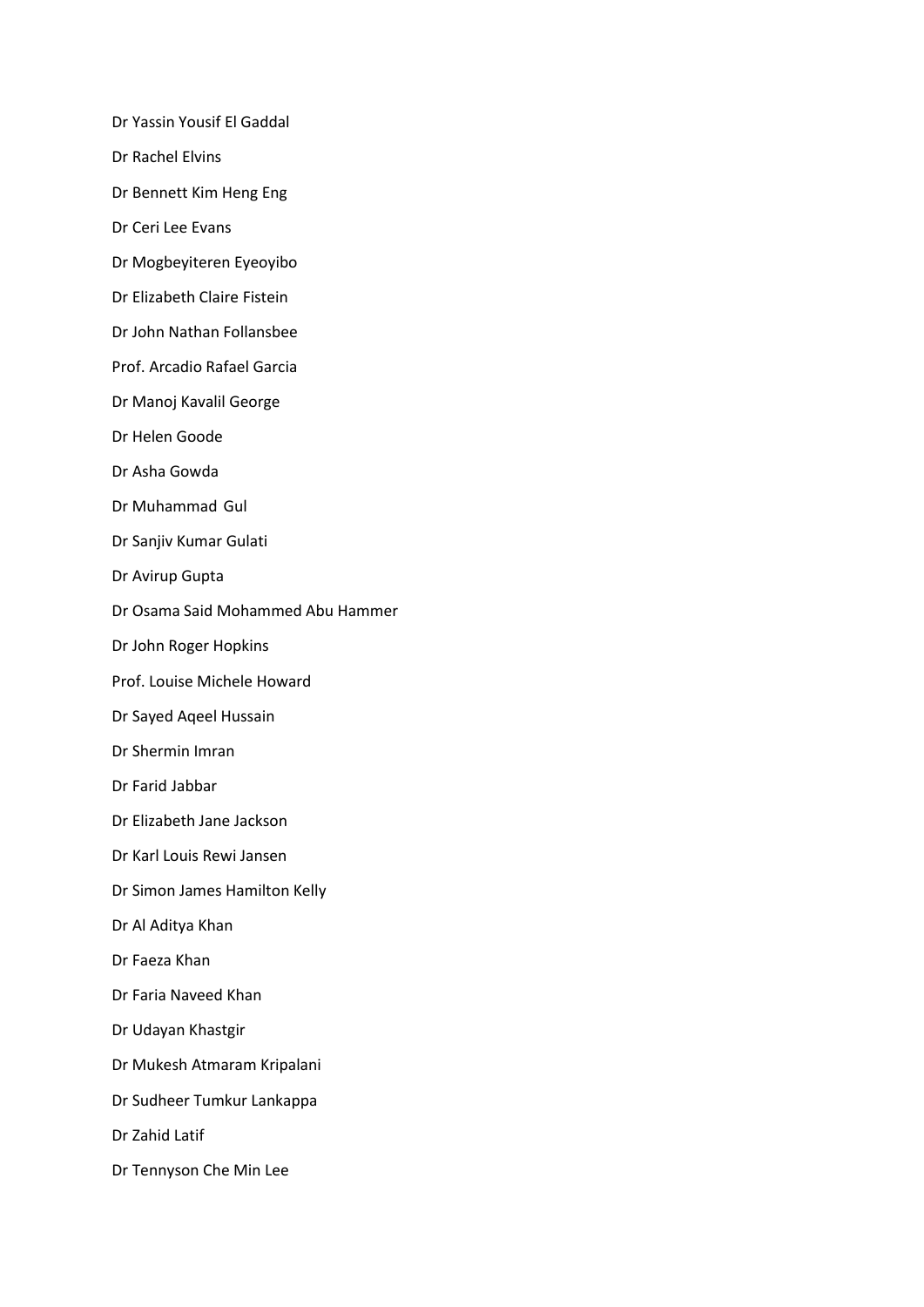- Dr Ching Yung Amy Liu
- Dr Ayyamkulam James Louis
- Dr Sai Yu Lui
- Dr Azlan Bin Haji Othman Luk
- Dr Dun-Ping Mak
- Dr Samer Makhoul
- Dr Sathish Lal Masil
- Dr Friedgard Fiona Keller Adams McGregor
- Dr Graham Stuart McMillan
- Dr John Patrick Meehan
- Dr Daniel Meron
- Dr Ramya Mohan
- Dr Elizabeth Jane Brenda Morris
- Dr Santoshkumar Mudholkar
- Dr Gladvine Davis Mundempilly
- Dr Antonio Jose Munoz-Solomando
- Dr Graham Keith Murray
- Dr Shafy Kalakkattil Muthalif
- Dr Pallavi Nadkarni
- Dr Rashi Negi
- Dr Desmond Gia Hung Nguyen
- Dr Dasha Elizabeth Nicholls
- Dr Lynne Elizabeth Oldman
- Dr Christopher James O'Loughlin
- Dr Olufemi Gbadebo Oluwatayo
- Dr Balarao Oruganti
- Dr Smita Anand Pandit
- Dr Prashant Pandurangi
- Dr Milind Pant
- Prof. Christos Pantelis
- Dr Jayantha Perera